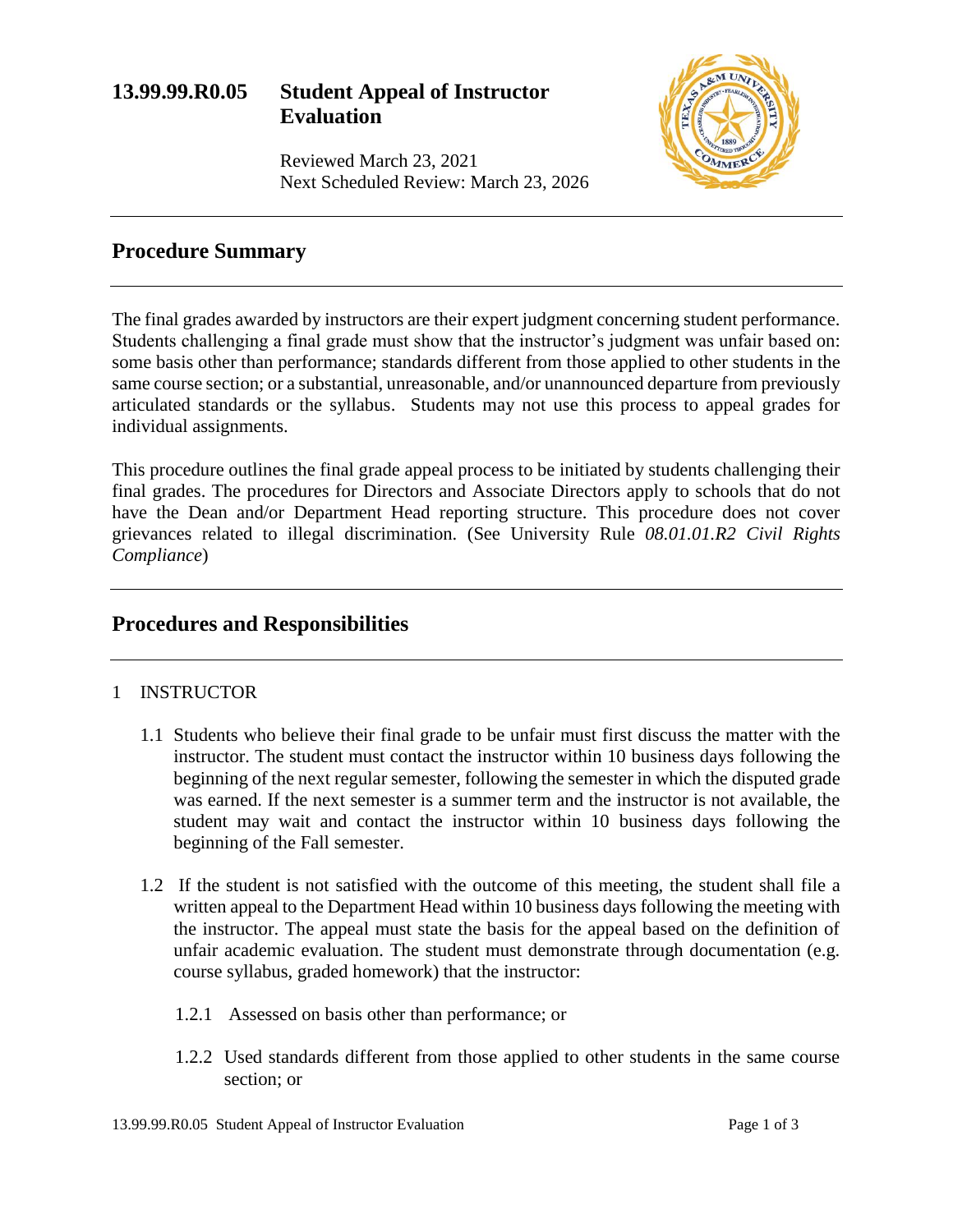- 1.2.3 Made a substantial, unreasonable, and/or unannounced departure from previously articulated standards or the syllabus.
- 1.3 In all levels of this process, it is the students' responsibility to demonstrate evidence of unfair academic evaluation.

### 2 DEPARTMENT HEAD

- 2.1 The Department Head must notify the instructor of the appeal, the alleged unfair evaluation, and the presence of any documentation within 10 business days of the filing of the appeal.
- 2.2 The Department Head will examine the student's appeal to determine if the student has established a case of unfair academic evaluation as described in section 1.2. If the student has not established such a case, the Department Head will so inform the student and the instructor within 10 business days of notifying the instructor of the appeal.
- 2.3 If the case has merit based on the criteria in section 1.2, the Department Head will secure, from all parties, written statements and other such information as deemed helpful and will issue findings and remedies, if any. The Department Head will issue a decision in writing to the student and the instructor within 20 business days of the filing of the appeal.
- 2.4 The student may submit a written appeal of the Department Head's decision (with respect to findings and remedies) to the Dean of the College in which the course is offered within 10 business days of the decision.
- 2.5 The written request should be accompanied by all relevant evidence and supporting documents.

#### 3 DEAN OF THE COLLEGE

- 3.1 If the student's appeal of the Department Head's decision, with regard to their findings and/or remedies, has merit, the Dean of the College will appoint a committee consisting of three faculty members from the same college: two from the department in which the complaint originated and one member chosen from another department in the college. The faculty member from the different department will serve as chair of the committee and the instructor of record for the appealed grade may not serve on the committee.
- 3.2 The chair, after receiving all materials, will set the time, date, and place for the committee to meet and discuss the allegations and supporting evidence. Only evidence that was presented with the written appeal will be considered. It is the duty of the chair to rule on procedural matters and admissibility of evidence.
- 3.3 A formal letter of the committee's findings will be sent to Dean of the College within 30 business days of the date of the appeal. The letter shall contain a summary of the facts of the case, the hearing, and the recommendation of the committee.